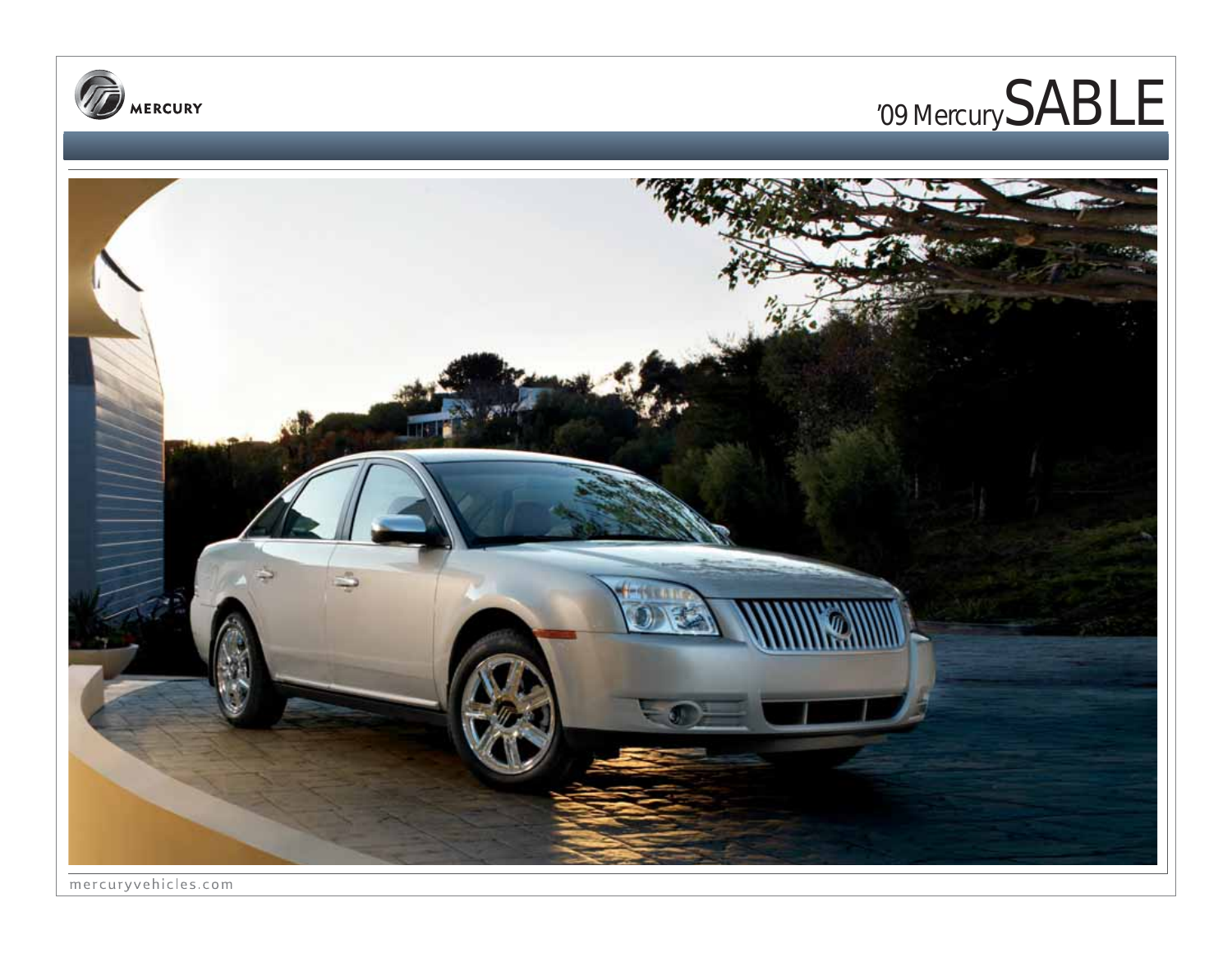



### Style. Substance. Smarts.

You'll find them all in the 2009 Mercury Sable. Artfully designed projector-beam headlamps, a distinctive satin finish on the grille, sideview mirrors and door handles, dual chrome exhaust tips and available 18" chrome-clad wheels (shown) help define its compelling style. Not to mention an available new Sable VOGA Package that brings fashion front and center.

Substantive performance comes courtesy of a 3.5L Duratec V-6 engine that delivers a lively 263 horsepower, and available Intelligent All-Wheel Drive (AWD) that helps improve driving performance on any road.

And what could be smarter than the available Mercury SYNC® voice-activated, in-vehicle communications and entertainment system that allows you to voice-activate Bluetooth® enabled phones and most digital media players. Or the capability of the largest trunk in its class.<sup>1</sup>

Discover all this and more in the 2009 Sable. From Mercury.

1 Standard 5-passenger Large Car class.





SABLE PREMIER IN TUXEDO BLACK METALLIC WITH AVAILABLE EQUIPMENT.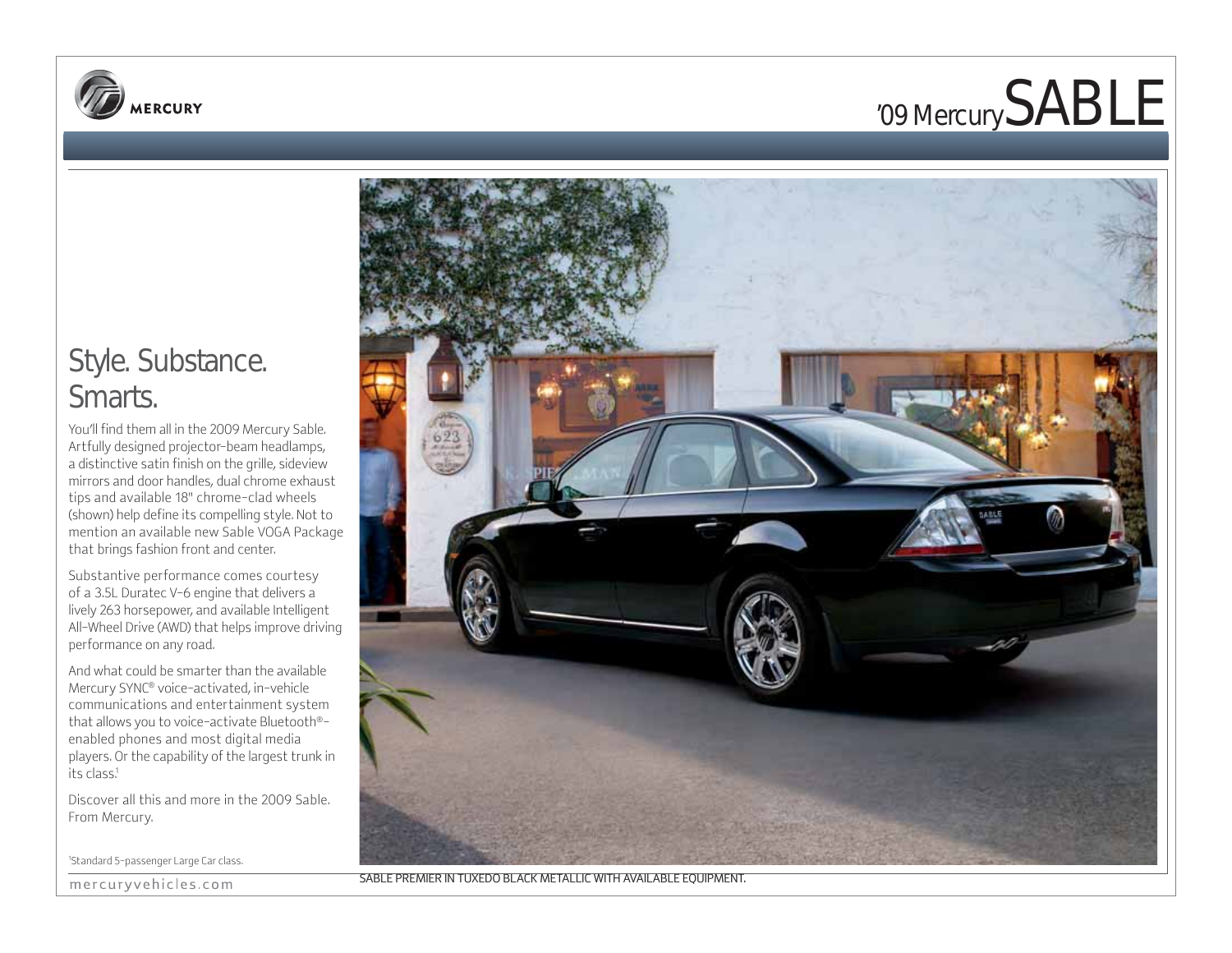





## A Space for Everything.

Mercury Sable features the most spacious interior in its class. Up front, SUV-like Command Seating<sup>M</sup> gives you easy entry and exit, a more upright seating position and an excellent view of the road ahead. A handy center floor console features a two-tiered storage system. Open the cover to access the upper tier, with just enough storage for a digital camera or cell phone. Open both the lid and the storage bin to expose a second level that goes nearly to the floor of the vehicle. This hidden storage area offers out-of-sight security for more valuable items, like a purse or digital camcorder.

If that's not functional enough, the center console also houses the standard auxiliary audio input jack for plug-and-play capability with your digital music player, as well as an additional power point to keep electronic items recharged. Those seated comfortably in the rear have their own advantages. Rear-seat head room is best in class. In Sable Premier, a rear-seat center armrest features 2 cupholders and a small storage compartment. And with the largest trunk in its class, Sable can hold everything you need to bring along for the ride.

mercuryvehicles.com

SABLE PREMIER IN MEDIUM DARK FLINT LEATHER TRIM WITH LIGHT STONE INSERTS, SAN MACASSAR WOODGRAIN ACCENTS AND AVAILABLE EQUIPMENT.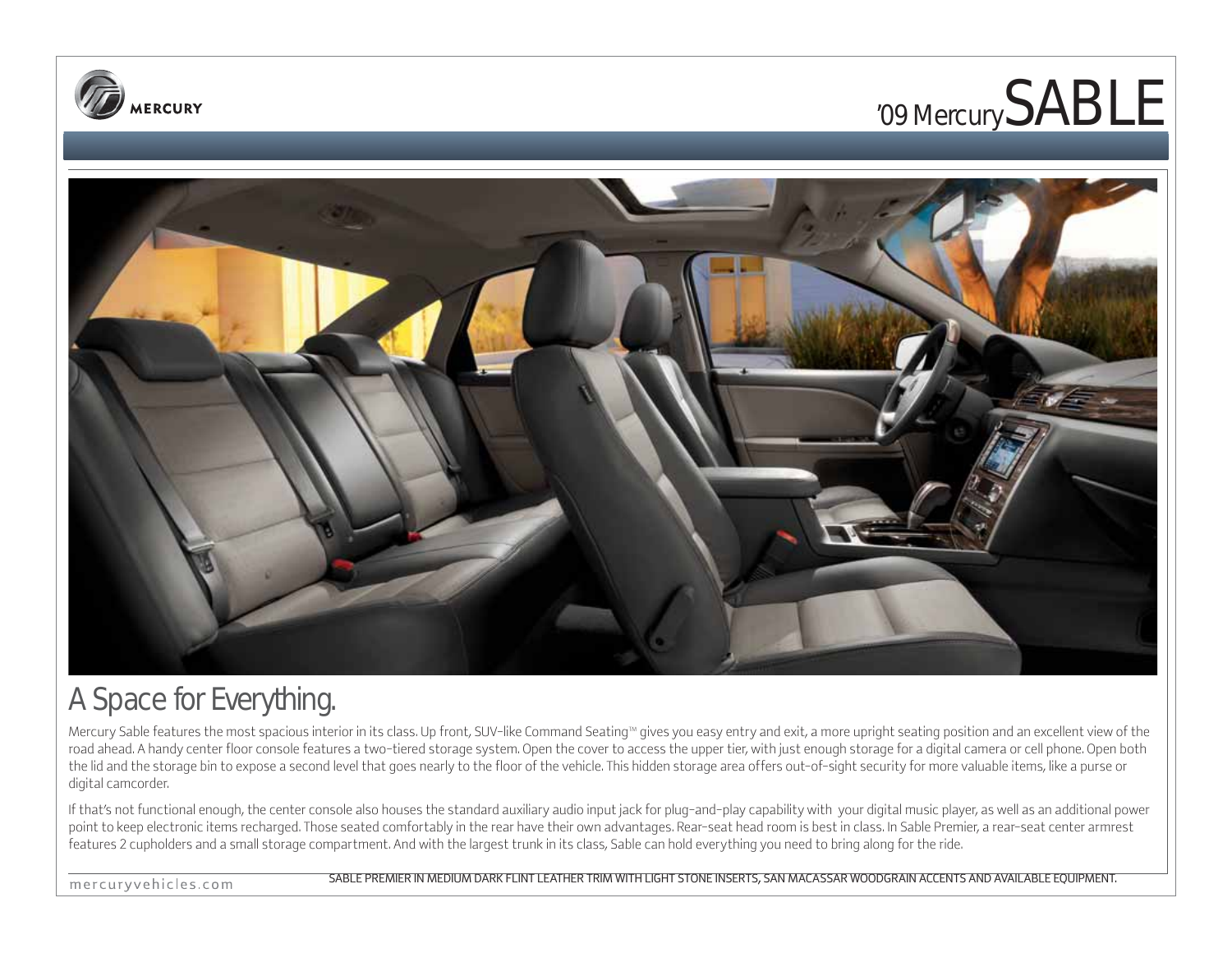

# '09 Mercury SABLE







More importantly, Mercury SYNC® responds. Developed in concert with Microsoft,® this available in-vehicle communications and entertainment system allows you to voiceactivate Bluetooth®-enabled mobile phones, most MP3 players, thumb drives and more.<sup>1</sup> Tell it to call Amy. Ask it to play a specific tune. No problem. How convenient is that?

"SYNC is a masterpiece in user-friendliness," says *Cars.com*. "It's a win-win feature that's so affordable and easy to use it's a good bargain even if you're not a technophile." Get synced up now.

Visit SyncMyRide.com for the latest information about exciting new features.



With Sable's optional voice-activated Navigation System, stopping to ask for directions is a distant memory. Neatly integrated into the Premium AM/FM Sound System, standard on Sable Premier, maps and menus are clearly displayed on a large, 6.5" color touch screen, so locating the nearest ATM, home improvement store or restaurant is easy. Control the navigation functions with the buttons to the right of the screen; audio functions with the buttons to the left.

With 8 strategically placed speakers (including an 8" subwoofer), the Premium AM/FM Sound System features 320 watts of power and a 6-disc in-dash CD changer for hours of your favorite music.

### You Talk. SYNC Listens<sup>™</sup> Directions. Your Way. Your Music. No Interruptions.

Music matters. And with over 130 channels of crystal clear, digital-quality sound, SIRIUS® Satellite Radio<sup>2</sup> is your passport to an amazing range of music (all of it 100% commercial free), as well as news, sports, talk and entertainment. With seamless coast-to-coast coverage in the contiguous United States, SIRIUS lets you hear just what you want to hear – without all the interruptions.

Standard on Mercury Sable Premier, SIRIUS Satellite Radio includes a complimentary 6-month subscription to the SIRIUS service when ordered.





There's no need to ask for directions when they're available by simply issuing a voice command. Combining Global Positioning System (GPS) technology with DVD mapping, Sable's available voice-activated Navigation System provides turn-by-turn voice guidance in English, French or Spanish; allows you to save destinations; gives you the shortest route; and will even reroute you if you miss a turn.

1 Driving while distracted can result in loss of vehicle control. Only use mobile phones and other devices, even with voice commands, when it is safe to do so. Microsoft is a registered trademark of Microsoft Corporation. The Bluetooth word mark is a registered trademark owned by the Bluetooth SIG, Inc. <sup>2</sup> Service not available in Alaska or Hawaii. See your Lincoln Mercury Dealer or contact SIRIUS at 1-888-539-7474 for more information.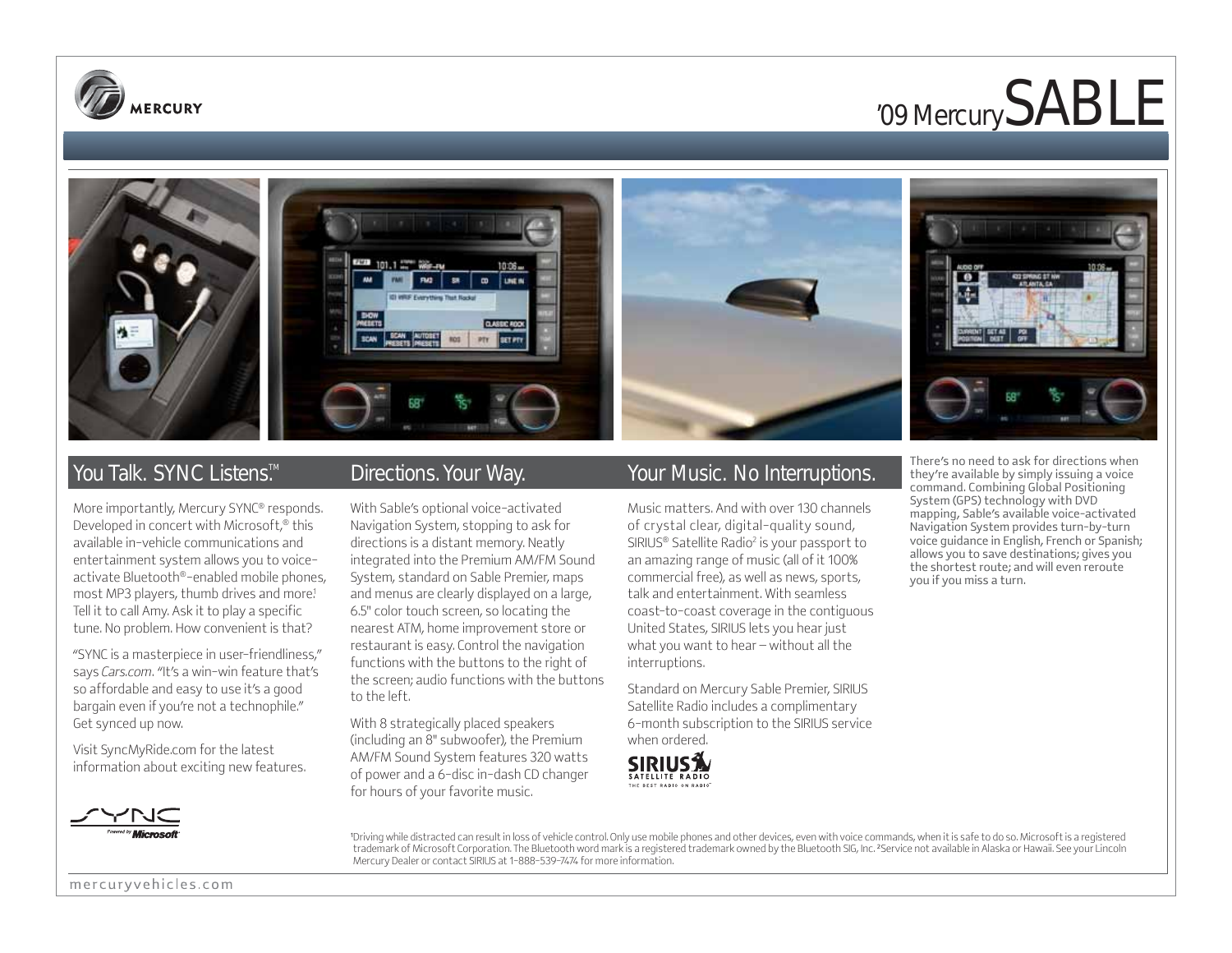





### Comfortable and Organized.

For front-seat passengers in Sable Premier, standard leathertrimmed heated seats provide 2 levels of warming luxury. For the driver, available power-adjustable brake and accelerator pedals with memory feature (available without memory on Sable) can be set to their optimum positions and recalled for 2 different drivers.

The deep grooves and raised ridges of Sable's available all-weather vinyl floor mats<sup>1</sup> hold snow, slush and mud while protecting the vehicle carpeting. A nibbed backing helps keep the mats in place.

In the trunk, an available interior cargo organizer1 features a flipopen cover and divider nets to keep items separated. Made of premiumgrade polyethylene, it installs easily and helps protect the trunk interior from spills.

To transport longer items, like skis or home furnishings, just fold the 60/40 split-folding rear seat and front-passenger seat down and you can carry items up to 9' long inside the vehicle.



1 Available through your Mercury Dealer as a Genuine Mercury Accessory.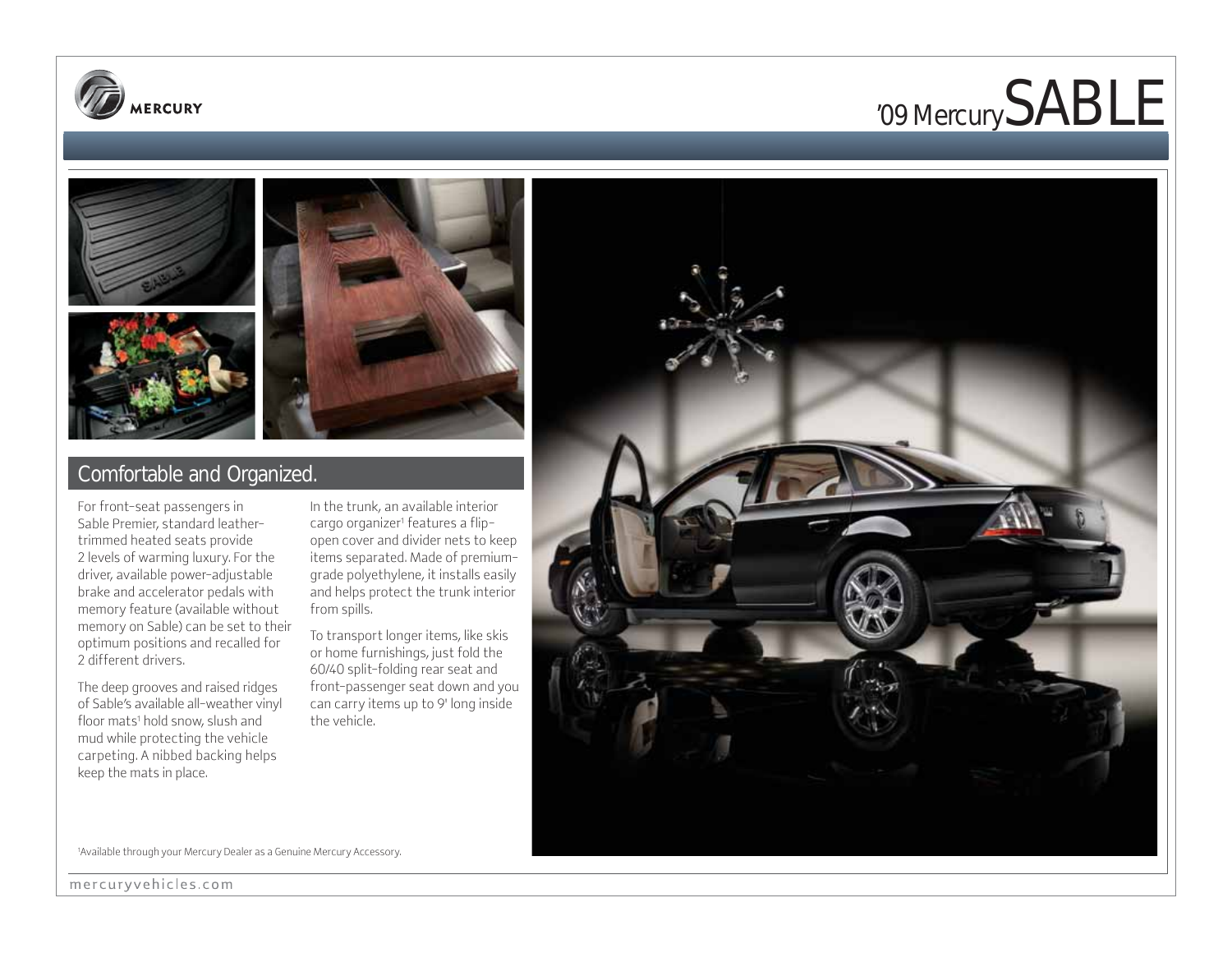



## Driving Confidence.

A heavy rain can make it slick. Thick snow makes it almost impassable. And intense heat can soften it up. On the blacktop that you travel, road conditions can limit the amount of traction your tires achieve. That's where Sable's Intelligent All-Wheel Drive1 (AWD) automatically steps in. Constantly monitoring driver and vehicle inputs, Intelligent AWD uses an on-demand electronic center coupler to deliver the appropriate amount of torque to all 4 wheels  $$ anticipating wheel slippage before it even occurs. Under heavy acceleration, for instance, Intelligent AWD proactively allocates torque to the rear wheels before the front wheels begin to slip.

In addition to transferring torque from the front axle to the rear, Intelligent AWD works together with standard AdvanceTrac® electronic stability control to transfer it side to side on each axle. So even if only one wheel has traction, the system can transfer torque to that wheel to help keep Sable moving. Whether rain, snow or bright sunshine awaits you, Intelligent AWD has you covered.

1 Available feature.





SABLE PREMIER IN BRILLIANT SILVER METALLIC WITH AVAILABLE EQUIPMENT.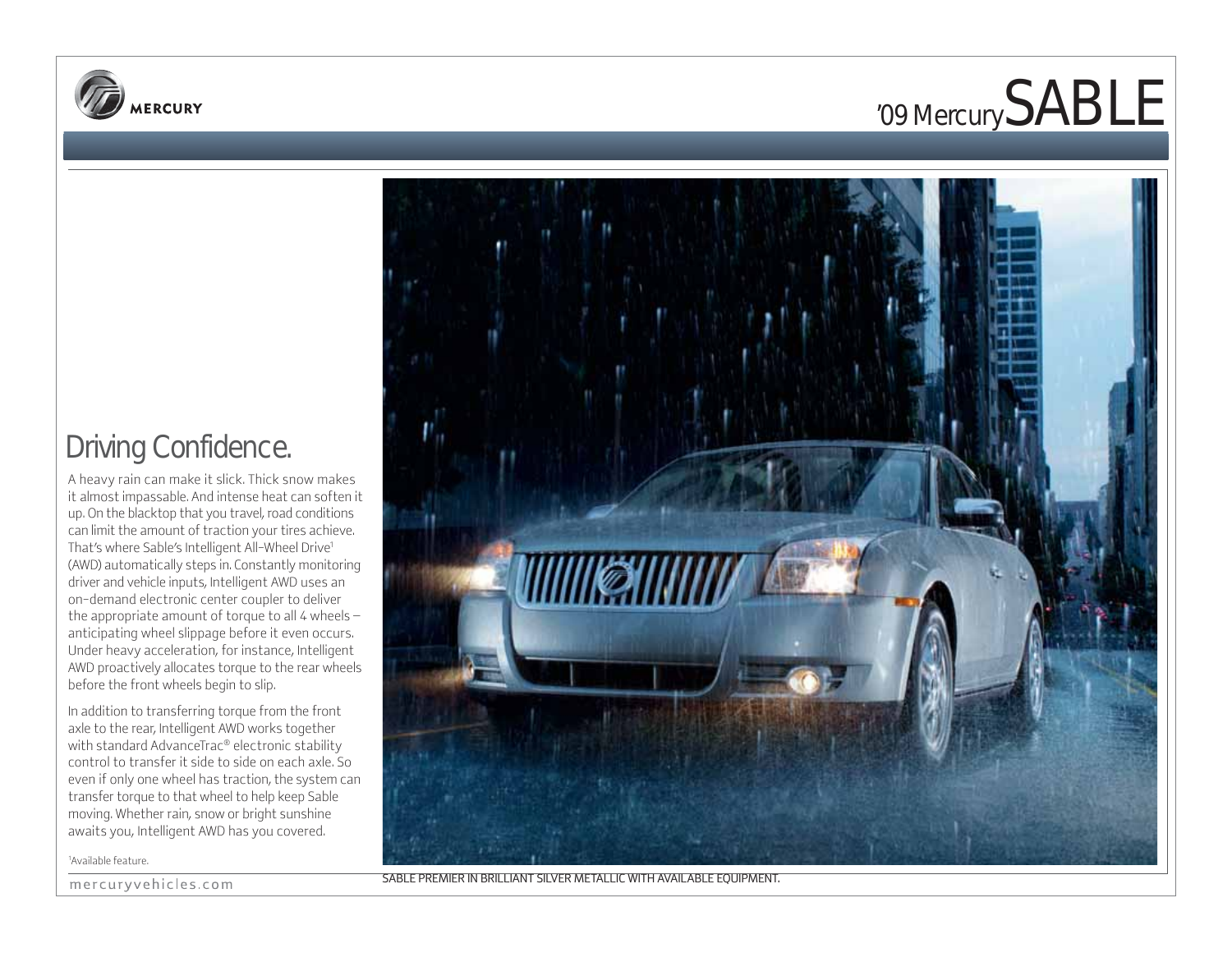





### Power to Please.

The 2009 Mercury Sable has more than enough power to throw your commute into high gear. The advanced technology of Sable's powerful 3.5L Duratec V-6 engine includes a lightweight die-cast aluminum block and intake variable cam timing (iVCT) to help ensure optimal horsepower per liter. The result? A stirring 263 hp and 249 lb.-ft. of torque, while still achieving outstanding highway mileage of 28 mpg on front-wheel drive (FWD) models and 24 mpg on All-Wheel Drive (AWD) models.' And it attains that performance on regular unleaded – not premium – gasoline, saving you money every time you stop at the pump.

Excellent launch and acceleration result from Sable's 6-speed automatic transmission, which uses a wide-ratio gear span for maximum performance. You'll appreciate it on every open road, feel it on every freeway entrance ramp and look forward to it in every passing situation. V-6 acceleration never felt so good.

1 2009 EPA-estimated fuel economy.

mercuryvehicles.com

SABLE PREMIER IN WHITE SUEDE WITH AVAILABLE EQUIPMENT.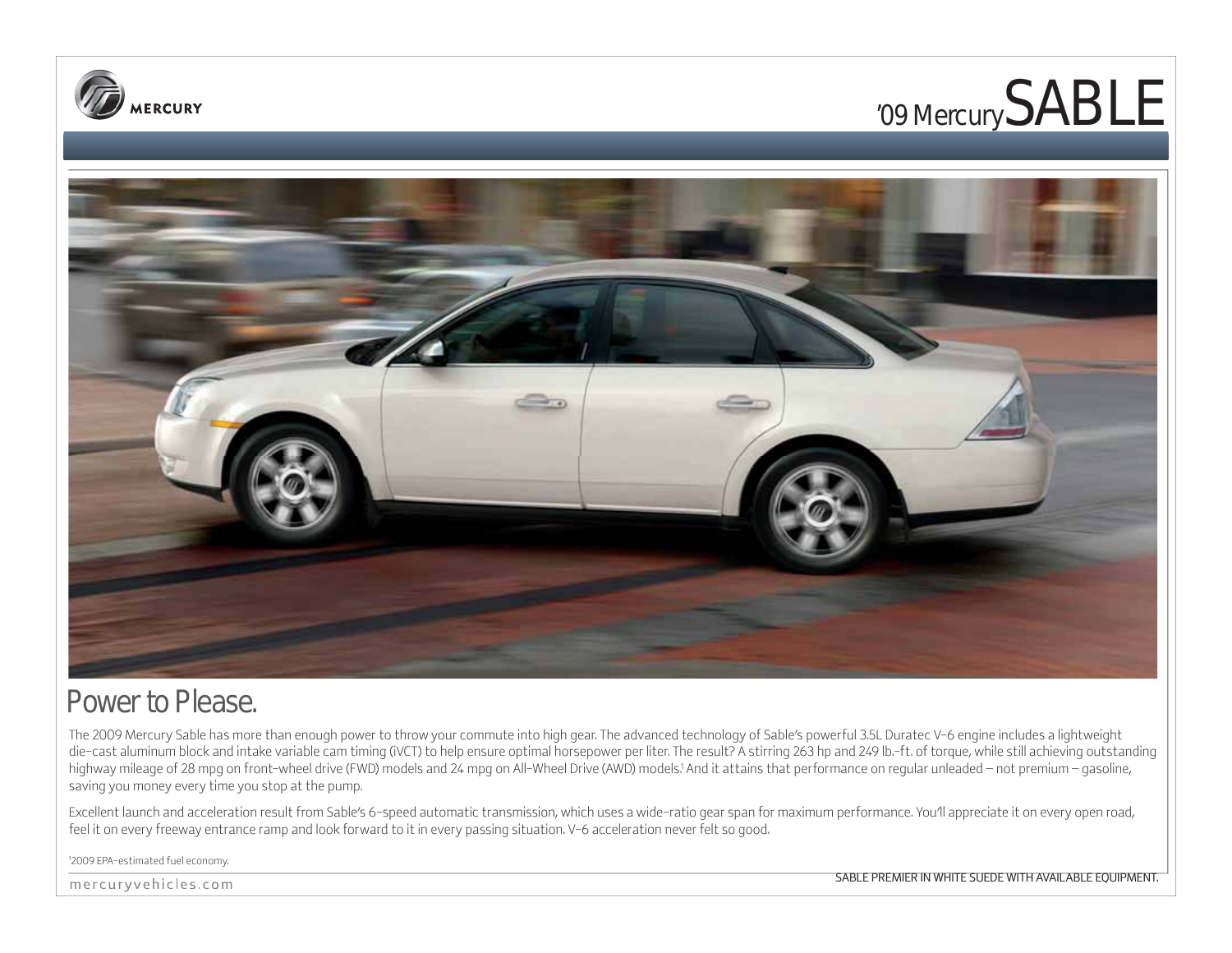





### Rated the Safest Full-Size Sedan in America.<sup>1</sup>

On top of earning the government's highest 5-Star crash test rating in 4 categories (including front and side impact), the innovative vehicle structure of Mercury Sable also makes it a "Top Safety Pick" of the Insurance Institute for Highway Safety (IIHS). Sable is the only vehicle in its class to achieve top crash test results and earn the highest ratings in all 3 IIHS categories.

Every 2009 Sable features a suite of 6 standard airbags. Sable's Personal Safety System® customizes the deployment of the dual-stage front airbags. Front-seat side airbags offer an extra margin of chest protection for the driver and front passenger, while the side-curtain airbags of the Safety Canopy® System provide head-protection coverage for occupants in both rows.

Additional peace of mind comes from the new SOS Post-Crash Alert System,<sup>2</sup> designed to make Sable easier to see and hear after an accident in which any airbag has deployed or a safety belt pretensioner has activated. If either of these occurs, an alert automatically sounds the horn and flashes the hazard lights, headlamps and taillamps so that you and your passengers may be more easily located.

The best defense, of course, is avoiding an accident altogether. Sable's AdvanceTrac® electronic stability control $^3$  can help with that. With sensors to measure oversteer and yaw, the system constantly monitors vehicle speed, throttle position and steering wheel angle. If it senses wheel slip or loss of traction, AdvanceTrac manages engine torque and applies braking power where needed to help keep Sable tracking correctly on its intended path.

'Based on both NHTSA 5-Star crash test ratings and 2008 IIHS "Top Safety Pick." Star ratings are part of the U.S. Department of Transportation's Safercar.gov program (www.safercar.gov). <sup>2</sup>SOS hardware may become damaged o lose power in a crash, which could prevent operation. Not all crashes will activate an airbag or safety belt pretensioner. 3Remember that even advanced technology cannot overcome the laws of physics. It's always possible t a vehicle due to inappropriate driver input for the conditions.

mercuryvehicles.com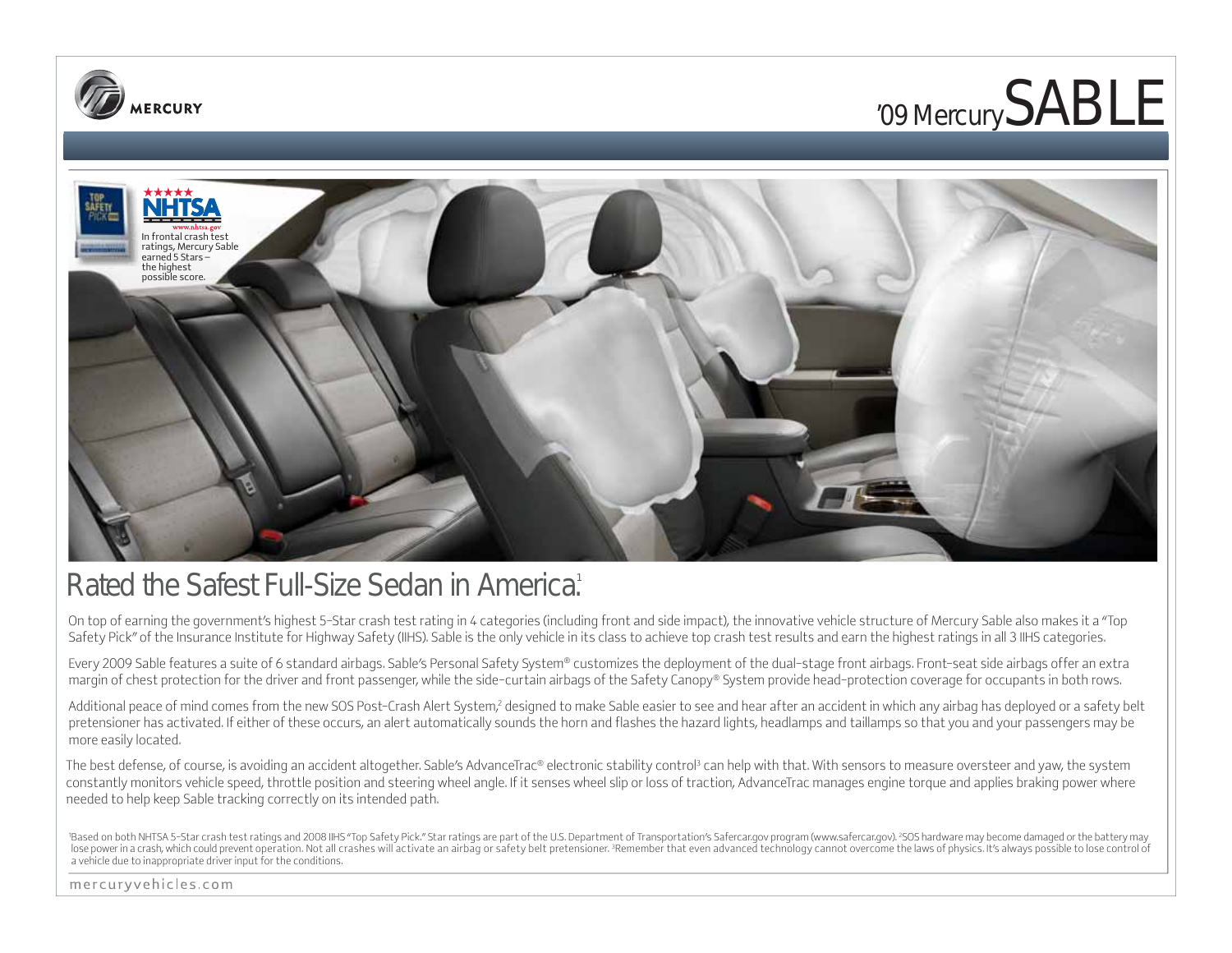

# '09 Mercury SABLE

**STANDARD AVAILABLE**

#### **STANDARD FEATURES**

| POWERTRAIN/FUNCTIONALITY                                                                                                                                                                                                       | PREMIER<br>SABLE                                                   |
|--------------------------------------------------------------------------------------------------------------------------------------------------------------------------------------------------------------------------------|--------------------------------------------------------------------|
| 3.5L DOHC Duratec V-6 engine with 6-speed automatic transmission                                                                                                                                                               | <b>SAFETY/S</b><br>ш<br>Personal Sa<br>$\blacksquare$              |
| 4-wheel disc Anti-lock Brake System (ABS)                                                                                                                                                                                      | pretension<br>П<br>П                                               |
|                                                                                                                                                                                                                                | position ser<br>П<br>п                                             |
| 4-wheel independent suspension                                                                                                                                                                                                 | Front-seat                                                         |
| 17" 7-spoke bright-aluminum wheels with P215/60R17 all-season BSW tires                                                                                                                                                        | П<br>Safety Can                                                    |
| 18" 7-spoke bright-aluminum wheels with P225/55R18 all-season BSW tires                                                                                                                                                        | п<br>Anti-theft                                                    |
| Brake Assist                                                                                                                                                                                                                   | П<br>$\blacksquare$<br>AdvanceTra                                  |
| Front-wheel drive (FWD)                                                                                                                                                                                                        | Battery sa<br>П<br>$\blacksquare$                                  |
| Hydraulic power steering                                                                                                                                                                                                       | Belt-Minde<br>$\blacksquare$<br>П                                  |
|                                                                                                                                                                                                                                | Integrated                                                         |
| <b>EXTERIOR</b>                                                                                                                                                                                                                | Lower anch                                                         |
| Automatic headlamps with wiper-activated headlamps feature                                                                                                                                                                     | Safety belt<br>■<br><u>height-adjı</u>                             |
| Dual chrome exhaust tips                                                                                                                                                                                                       | П<br>ш<br>SecuriCode                                               |
| Fixed-interval windshield wipers Manual Allen and Manual Allen and Manual Allen and Manual Allen and                                                                                                                           | П<br>■<br>SecuriLock                                               |
| Front fog lamps                                                                                                                                                                                                                | П<br>п<br>Side-intrus                                              |
|                                                                                                                                                                                                                                | П<br>П<br>SOS Post-0                                               |
| Power sideview mirrors with satin-finish accents                                                                                                                                                                               | <b>SPACE (Side</b><br>П                                            |
| Power, heated sideview mirrors with satin-finish accents, security approach lamps and memory                                                                                                                                   | <b>Traction Co</b><br>п                                            |
| Reverse Sensing System <b>Example 2018</b> Reverse Sensing System                                                                                                                                                              | <b>AVAILABL</b><br>■                                               |
| Satin-finish waterfall grille                                                                                                                                                                                                  | 18" 7-spok<br>П<br>ш                                               |
|                                                                                                                                                                                                                                | Cargo Man<br>$\blacksquare$<br>ш                                   |
| Solar-tinted glass                                                                                                                                                                                                             | Heated driv                                                        |
| <b>INTERIOR</b>                                                                                                                                                                                                                | Intelligent                                                        |
| Accessory delay for power features                                                                                                                                                                                             | Leather-tri<br>П<br>п                                              |
| Adjustable front head restraints Adjustable control and the set of the set of the set of the set of the set of                                                                                                                 | Manual rea<br>П<br>п                                               |
| Air conditioning                                                                                                                                                                                                               | Power-adju<br>П                                                    |
| Dual-zone Electronic Automatic Temperature Control Changer Constant Control                                                                                                                                                    | Power Cod<br>п                                                     |
|                                                                                                                                                                                                                                | Power mod                                                          |
| AM/FM stereo/single-CD player with clock AM/FM stereously and the stereously and the stereously and the stereously and the stereously and the stereously and the stereously and the stereously and the stereously and the ster | $\blacksquare$<br>Reverse Se                                       |
| Audio input jack                                                                                                                                                                                                               | $\blacksquare$<br>$\blacksquare$<br>SIRIUS Sate                    |
| Covered, illuminated, sliding visor vanity mirrors                                                                                                                                                                             | <b>SYNC</b> voice<br>$\blacksquare$<br>п                           |
| Front center floor console with armrest, beverage holders and two-tiered storage                                                                                                                                               | Voice-activ<br>П<br>п                                              |
| Leather-wrapped steering wheel with cruise and secondary audio controls; tilt column                                                                                                                                           | <b>AVAILABL</b><br>П<br>ш                                          |
| Mercury SYNC® voice-activated, in-vehicle communications and entertainment system                                                                                                                                              | <b>Interior Co</b><br>п                                            |
| Outside temperature display                                                                                                                                                                                                    | with 6-dis<br>П<br>recline; po                                     |
| Power door locks with child-safety rear door locks                                                                                                                                                                             | П<br>$\blacksquare$<br>automatic                                   |
| Power windows with one-touch-up/-down driver-window feature                                                                                                                                                                    | <u>and power</u><br>П<br>п                                         |
| Premium AM/FM Sound System with 6-disc in-dash CD changer, MP3 capability and 8 speakers                                                                                                                                       | <b>Premier W</b><br>п                                              |
| Premium cloth front bucket seats with 6-way power driver seat with manual recline                                                                                                                                              | <b>VOGA Pad</b><br>$\blacksquare$                                  |
| Premium leather-trimmed heated front bucket seats, 8-way power driver seat with memory,                                                                                                                                        | 18" 7-spok<br>$\blacksquare$                                       |
| and driver and front-passenger manual lumbar support                                                                                                                                                                           | badging; ur<br>Cashmere-                                           |
| Rear 60/40 split-folding seat with tip-fold-flat feature                                                                                                                                                                       | Carbon ins<br>$\blacksquare$<br>п                                  |
|                                                                                                                                                                                                                                | with White<br>П                                                    |
| SIRIUS® Satellite Radio (with complimentary 6-month subscription)                                                                                                                                                              | ■                                                                  |
| Universal Garage Door Opener                                                                                                                                                                                                   | <sup>1</sup> Always wear<br>Package. <sup>3</sup> No<br>trademarks |

⊤ ┱

| <b>SAFETY/SECURITY</b>                                                                                                                                                                                | SABLE          | PREMIER                     |
|-------------------------------------------------------------------------------------------------------------------------------------------------------------------------------------------------------|----------------|-----------------------------|
| Personal Safety System® for driver and front passenger with dual-stage front airbags,1 safety belt<br>pretensioners, safety belt energy-management retractors, safety belt usage sensors, driver-seat | $\blacksquare$ |                             |
| position sensor, crash severity sensor, restraint control module and Front-Passenger Sensing System<br>Front-seat side airbags <sup>1</sup>                                                           | $\blacksquare$ | ш                           |
| Safety Canopy® System with side-curtain airbags <sup>1</sup> and rollover sensor                                                                                                                      | ■              | $\blacksquare$              |
| Anti-theft perimeter alarm                                                                                                                                                                            |                | $\blacksquare$              |
| AdvanceTrac® electronic stability control                                                                                                                                                             | ■              | <b>In the Second Second</b> |
| Battery saver                                                                                                                                                                                         | ■              | ø                           |
| Belt-Minder® front safety belt reminder                                                                                                                                                               |                |                             |
| Integrated keyhead transmitter remotes (2)                                                                                                                                                            | $\blacksquare$ |                             |
| Lower anchors and tether anchors for child-safety seats (LATCH) on rear outboard seat positions<br>Safety belt restraint system with 3-point safety belts in all seating positions and front          | ■<br>П         | $\blacksquare$<br>П         |
| height-adjustable shoulder belts<br>SecuriCode™ keyless-entry keypad                                                                                                                                  | ■              | П                           |
| SecuriLock <sup>®</sup> passive anti-theft ignition system                                                                                                                                            | ■              | $\blacksquare$              |
| Side-intrusion door beams                                                                                                                                                                             | ■              | <b>In the Second Second</b> |
| SOS Post-Crash Alert System                                                                                                                                                                           | ■              | B                           |
| SPACE (Side Protection And Cabin Enhancement) Architecture™                                                                                                                                           | $\blacksquare$ |                             |
| <b>Traction Control</b>                                                                                                                                                                               | $\blacksquare$ |                             |
|                                                                                                                                                                                                       |                |                             |
| <b>AVAILABLE FEATURES</b>                                                                                                                                                                             |                |                             |
| 18" 7-spoke chrome-clad aluminum wheels.                                                                                                                                                              | П              | □<br>п                      |
| Cargo Management System                                                                                                                                                                               | о              |                             |
| Heated driver and front-passenger seats with 2 heat settings <sup>2</sup>                                                                                                                             | П              | п                           |
| Intelligent All-Wheel Drive (AWD)                                                                                                                                                                     | □              |                             |
| Leather-trimmed seats<br>Manual rear sunshade                                                                                                                                                         | $\Box$         | □                           |
| Power-adjustable pedals with memory                                                                                                                                                                   |                | п                           |
|                                                                                                                                                                                                       | п              | □                           |
| Power Code™ Remote Start System<br>Power moonroof with one-touch-open/-close                                                                                                                          |                | п                           |
|                                                                                                                                                                                                       | П              |                             |
| Reverse Sensing System<br>SIRIUS Satellite Radio (with complimentary 6-month subscription)                                                                                                            | □              |                             |
| SYNC voice-activated, in-vehicle communications and entertainment system                                                                                                                              | п              |                             |
| Voice-activated Navigation System                                                                                                                                                                     |                | □                           |
|                                                                                                                                                                                                       |                |                             |
| <b>AVAILABLE PACKAGES</b>                                                                                                                                                                             |                |                             |
| <b>Interior Convenience Package</b> - Anti-theft perimeter alarm; Premium AM/FM Sound System                                                                                                          | □              |                             |
| with 6-disc in-dash CD changer and MP3 capability; 8-way power driver seat with power<br>recline; power-adjustable pedals; Dual-zone Electronic Automatic Temperature Control;                        |                |                             |
| automatic headlamps with wiper-activated headlamps feature; outside temperature display;                                                                                                              |                |                             |
| and power, heated sideview mirrors with satin-finish accents and security approach lamps                                                                                                              |                |                             |
| <b>Premier Wood Package</b> – Woodgrain accents on steering wheel and shift knob <sup>3</sup>                                                                                                         |                | □                           |
| <b>VOGA Package</b> – Chrome accent finishes on grille, rear decklid appliqué and rear badging;                                                                                                       |                | □                           |
| 18" 7-spoke chrome-clad aluminum wheels with "VOGA" center caps; unique "VOGA" exterior                                                                                                               |                |                             |
| badging; unique floor mats with embroidered "VOGA" logo; Cashmere-colored door-trim inserts;                                                                                                          |                |                             |
| Cashmere-colored leather-trimmed seats with tone-on-tone Cashmere-colored stitching; Cyber                                                                                                            |                |                             |
| Carbon instrument panel appliqués; and "VOGA" embroidered on front seatbacks (available only                                                                                                          |                |                             |
| with White Suede or Tuxedo Black exterior colors and Charcoal Black interior)                                                                                                                         |                |                             |

'Always wear your safety belt and secure children in the rear seat. 'Requires leather-trimmed seats and Interior Convenience<br>Package. 'Not available with Light Camel interior. "SIRIUS," the SIRIUS dog logo and "The Best Ra

mercuryvehicles.com